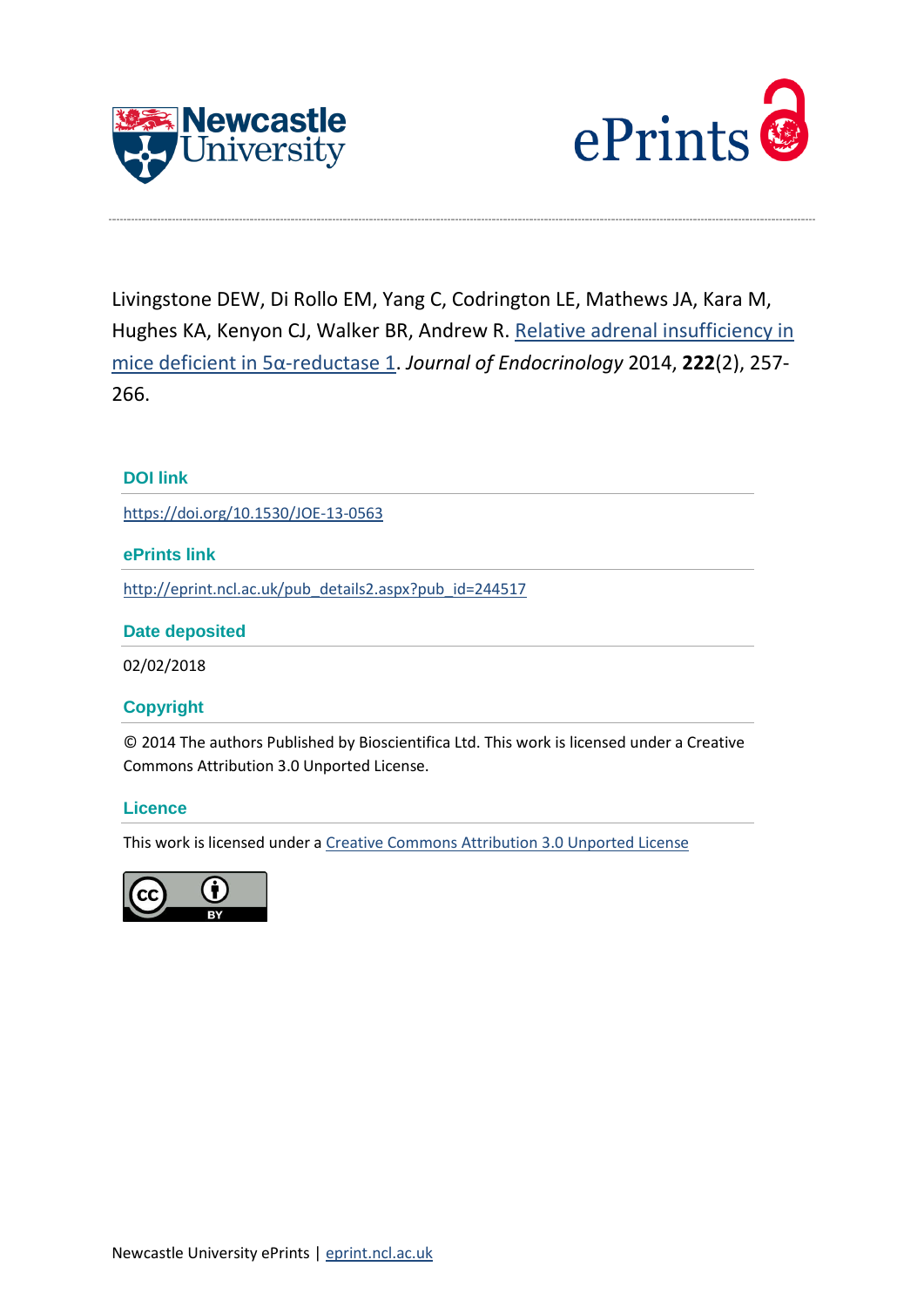# Relative adrenal insufficiency in mice deficient in 5<sub> $\alpha$ -reductase 1</sub>

Dawn E W Livingstone, Emma M Di Rollo, Chenjing Yang, Lucy E Codrington, John A Mathews, Madina Kara, Katherine A Hughes, Christopher J Kenyon, Brian R Walker and Ruth Andrew

Endocrinology, Queen's Medical Research Institute, University and British Heart Foundation Centre for Cardiovascular Science, University of Edinburgh, 47 Little France Crescent, Edinburgh EH16 4TJ, UK

# Abstract

Patients with critical illness or hepatic failure exhibit impaired cortisol responses to ACTH, a phenomenon known as 'relative adrenal insufficiency'. A putative mechanism is that elevated bile acids inhibit inactivation of cortisol in liver by 5a-reductases type 1 and type 2 and 5b-reductase, resulting in compensatory downregulation of the hypothalamic–pituitary– adrenal axis and adrenocortical atrophy. To test the hypothesis that impaired glucocorticoid clearance can cause relative adrenal insufficiency, we investigated the consequences of 5a-reductase type 1 deficiency in mice. In adrenalectomised male mice with targeted disruption of 5a-reductase type 1, clearance of corticosterone was lower after acute or chronic (eightfold,  $P$  < 0.05) administration, compared with WT control mice. In intact 5 $\alpha$ -reductase-deficient male mice, although resting plasma corticosterone levels were maintained, corticosterone responses were impaired after ACTH administration (26% lower, P<0.05), handling stress (2.5-fold lower,  $P < 0.05$ ) and restraint stress (43% lower, P $<$  0.05) compared with WT mice. mRNA levels of Nr3c1 (glucocorticoid receptor), Crh and Avp in pituitary or hypothalamus were altered, consistent with enhanced negative feedback. These findings confirm that impaired peripheral clearance of glucocorticoids can cause 'relative adrenal insufficiency' in mice, an observation with important implications for patients with critical illness or hepatic failure, and for patients receiving 5a-reductase inhibitors for prostatic disease.

Correspondence should be addressed to D E W Livingstone Email Dawn.Livingstone@ed.ac.uk

#### Key Words

- $\blacktriangleright$  glucocorticoids
- $\blacktriangleright$  5 $\alpha$ -reductases
- $\blacktriangleright$  adrenal insufficiency
- $\blacktriangleright$  HPA axis

Journal of Endocrinology (2014) 222, 257–266

Activation of the hypothalamic–pituitary–adrenal (HPA) axis is a vital component of the stress response, driving production of glucocorticoid hormones (cortisol in humans, corticosterone in rodents) that mediate essential adaptations of the immune, metabolic and cardiovascular systems in response, for example, to infection or injury. Paradoxically, low cortisol concentrations have been observed in patients with critical illness, particularly after administration of synthetic adrenocorticotrophic hormone (ACTH); this phenomenon has been termed 'relative adrenal insufficiency' and has led patients being

treated with hydrocortisone [\(Annane](#page-9-0) et al. 2002). Similarly impaired cortisol responses to synthetic ACTH have been observed in patients with liver disease (Harry et al[. 2002,](#page-9-0) [Fernandez](#page-9-0) et al. 2006, Tsai et al[. 2006](#page-10-0)). The mechanisms involved in these altered cortisol responses are complex, with abnormalities observed in central HPA axis drive, adrenal steroidogenesis and plasma protein binding ([Cooper & Stewart 2009](#page-9-0)). In addition, recent observations have indicated that a key contribution results from alterations in the enzymatic clearance of cortisol. In liver disease, inactivation of cortisol by the enzymes



This work is licensed under a [Creative Commons](http://creativecommons.org/licenses/by/3.0/deed.en_GB) [Attribution 3.0 Unported License.](http://creativecommons.org/licenses/by/3.0/deed.en_GB)

insufficiency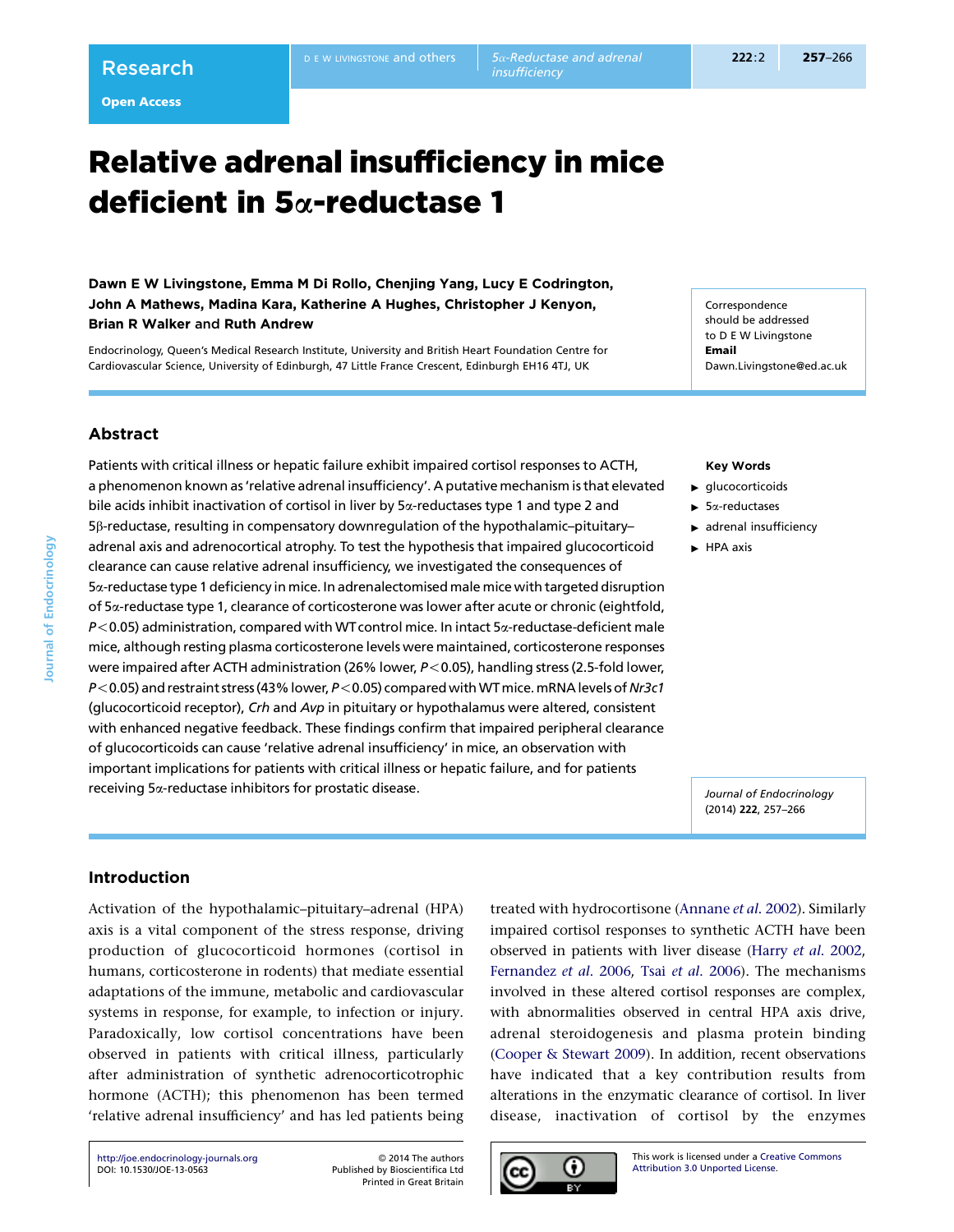5β-reductase (Akr1d1) and 11β-hydroxysteroid dehydrogenase type 2 (Hsd11b2; [Frey 2006](#page-9-0), [McNeilly](#page-10-0) et al. 2010) is impaired. In critical illness, we have recently reported profoundly impaired clearance of cortisol, which was attributed to impaired 5a-reductase and 5b-reductase activity in liver and Hsd11b2 in kidney [\(Boonen](#page-9-0) et al. [2013](#page-9-0)). We also demonstrated an association between impaired cortisol clearance and a reduced cortisol response to synthetic ACTH. As endogenous ACTH levels were paradoxically low in critically ill patients, we proposed the hypothesis that substantially slower clearance of cortisol results in enhanced negative feedback suppression of ACTH and hence compensatory downregulation of cortisol production to maintain cortisol levels ([Boonen](#page-9-0) et al[. 2013](#page-9-0)). As a result, adrenal atrophy ensues and the incremental response to exogenous ACTH is impaired. However, in disease settings, it is difficult to confirm the primary cause of changes in HPA axis function.

An influence of peripheral steroid metabolism on HPA responses has been demonstrated in mice unable to regenerate or inactivate active glucocorticoid by Hsd11b1 or Hsd11b2 respectively [\(Kotelevtsev](#page-10-0) et al. 1997, [1999,](#page-10-0) [Harris](#page-9-0) et al[. 2001](#page-9-0), [Carter](#page-9-0) et al. 2009). Patients with impaired cortisol clearance due to Hsd11b2 deficiency have reduced total cortisol production, presumably through suppression of the HPA axis ([Stewart](#page-10-0) et al. 1988), which is mirrored in Hsd11b2 knockout mice [\(Kotelevtsev](#page-10-0) et al. 1999). In contrast, mice unable to regenerate tissue glucocorticoids due to deletion of Hsd11b1 or hexose-6-phosphate dehydrogenase exhibit adrenal hypertrophy [\(Kotelevtsev](#page-10-0) et al. 1997, [Harris](#page-9-0) et al. [2001,](#page-9-0) [Lavery](#page-10-0) et al. 2006, Carter et al[. 2009\)](#page-9-0). This again is consistent with the clinical scenario, where enhanced cortisol clearance in patients with rare Hsd11b1 or hexose-6-phosphate dehydrogenase deficiency results in increased ACTH drive to the adrenals, and hence elevated adrenal androgens [\(Taylor](#page-10-0) et al. 1984, [Phillipov](#page-10-0) et al. 1996, [Jamieson](#page-10-0) et al[. 1999,](#page-10-0) [Draper](#page-9-0) et al. 2003).

5a-Reductases are responsible for one-third to a half of total peripheral glucocorticoid clearance, but their participation in the regulatory feedback loops mediated via the HPA axis has not been studied. Upregulation of 5a-reductase has been invoked to explain adrenal androgen excess in polycystic ovary syndrome ([Stewart](#page-10-0) et al. 1990, [Fassnacht](#page-9-0) et al[. 2003](#page-9-0), [Tsilchorozidou](#page-10-0) et al. 2003). Although congenital deficiency of 5*a*-reductase is rare ([Imperato-McGinley](#page-10-0) et al. [1974\)](#page-10-0), an increasing number of men are prescribed 5a-reductase inhibitors for benign prostatic hyperplasia. The consequences, if any, for the HPA axis are unknown. We tested, in a mouse model, whether deficiency of 5a-reductase 1 (Srd5a1) activity causes relative adrenal insufficiency.

# Materials and methods

Chemicals were obtained from Sigma unless otherwise stated.

#### In vivo protocols

Mouse embryos with targeted disruption of Srd5a1 ([Mahendroo](#page-10-0) et al. 1996, [1997\)](#page-10-0) (C57Bl6/SvEv/129 mixed background; Jackson Laboratory, Bar Harbor, ME, USA), were re-derived (University of Edinburgh) and heterozygote offspring crossed to generate homozygote male 'WT' and 'knock-out' (Srd5a1-KO) mice that were used for study at 4–5 months of age. All experiments were carried out under UK Home Office license and mice were housed singly for 1 week prior to investigations. Mice were maintained with ad libitum access to standard chow (Special Diet Services, Witham, UK) under regulated conditions of light and darkness (lights on from 0700 to 1900 h). Following killing by decapitation, trunk blood was collected and one adrenal gland and the thymus gland were removed and formalin-fixed. The hypothalamus, remaining brain, pituitary and other adrenal were frozen on soft dry ice. All samples were stored at  $-80$  °C.

Glucocorticoid clearance Weight matched (approximately 30 g) male WT and Srd5a1-KO mice were adrenalectomised under isoflurane anaesthesia to remove endogenous glucocorticoids  $(n=8/\text{group})$ . After 2 weeks recovery, mice received corticosterone  $(2 \mu g)$ , in 10% ethanol with  $0.025\%$   $\beta$ -cyclodextrin) by s.c. bolus injection and blood samples were obtained by tail-tip bleed after 0, 15, 30, 60 and 90 min.

In another group of mice, osmotic minipumps were implanted subcutaneously during adrenalectomy to administer corticosterone for 3 weeks before mice were killed (100 mg/day corticosterone in 1:1 DMSO:propylene glycol; Alzet model 2004, Charles River UK Ltd, Margate, Kent, UK). Clearance of corticosterone was calculated as the infusion rate divided by the steady-state plasma concentrations determined in trunk blood samples collected at killing.

Further intact WT and  $Srd5a1$ -KO mice ( $n=12$ /group) received corticosterone (50  $\mu$ g/day) for 2 weeks by minipump as indicated earlier. Mice were killed by decapitation and trunk blood was collected.

**Responses to stress** Mice  $(n=8/\text{group})$  were killed 10 min following cage disturbance and handling. Trunk blood was collected and brains were harvested.

The remaining mice  $(n=12-18/\text{genotype})$  were removed from their home cage at 0800 h with minimum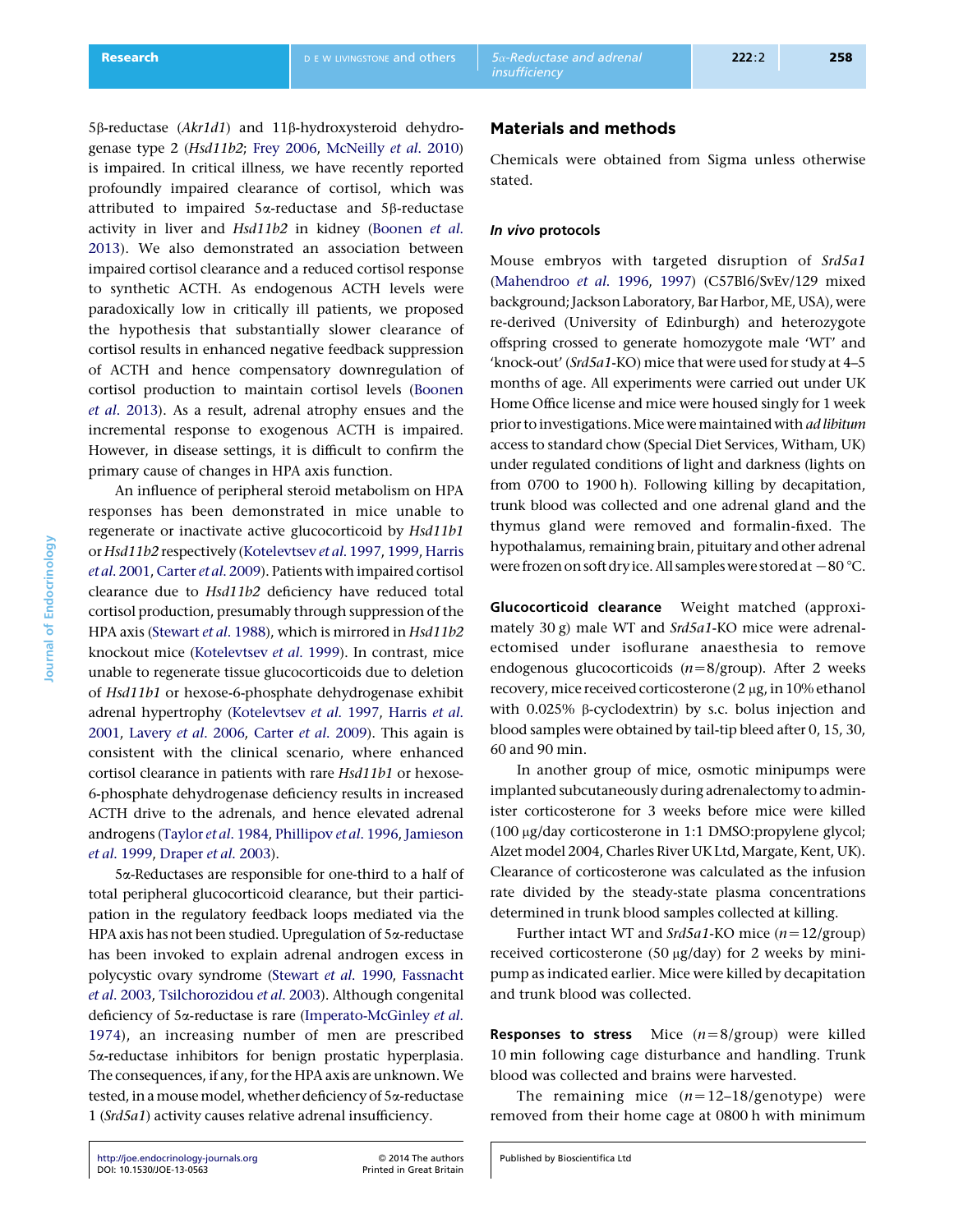disruption and blood was obtained rapidly (within 30 s) by tail-nick. The animals were subsequently restrained within Plexiglas restraint tubes for 15 min and another set of blood samples was taken. They were returned to their home cages and a further blood samples obtained either at 30, 60 or 90 min following the start of the restraint stress  $(n=6/time$  point). Blood samples were collected at only one time point following the end of the restraint stress to avoid confounding effects of repeated stress.

Responses to dexamethasone and ACTH Male mice  $(n=9-10/genotype)$  received an injection of dexametha-sone (not a substrate for Srd5a1 ([McGuire](#page-10-0) et al. 1960),  $10 \mu$ g/kg body weight intra-peritoneally) at  $1300$  h to achieve partial (approximately 50%) suppression of the HPA axis. Blood samples were obtained by tail-nick at 1500 h, after which mice received injections of either vehicle (saline) or ACTH (Synacthen diluted in saline, Alliance, Chippenham, UK, 0.1  $\mu$ g/kg; EC<sub>50</sub>) and blood samples were again collected after 30 min.

# Laboratory protocols

Morphometric analysis of adrenal glands Fixed adrenal glands ( $n=8-14$ ) were sectioned (5  $\mu$ m), stained with haematoxylin and eosin and examined by light microscopy (Zeiss Axioscope,  $40 \times$  magnification). The cells were photographed using a Cool Snap Photometrics camera and the number of cells in a given area ( $\sim$ 160  $\mu$ m<sup>2</sup> for the inner and outer zona fasciculata and 40  $\mu$ m<sup>2</sup> for the zona glomerulosa and zona reticularis) from each adrenal was counted using MCID 7.0 software. The adrenals were analysed in a randomised order by an observer blinded to the genotype. Two areas were examined in two slices from each adrenal and the mean values were calculated.

Cryosections  $(10 \mu m)$  of frozen adrenals were stained with Oil Red O to visualise lipid distribution and examined by microscopy.

Quantification of mRNAs by real-time quantitative **PCR** Adrenals  $(n=11-14/\text{genotype})$ , hypothalami and pituitaries  $(n=6$ /genotype) were homogenised using a QIAshredder column (Qiagen Ltd) and total RNA was extracted from snap-frozen tissue samples using the Qiagen RNeasy system, and 500 ng total RNA were reverse transcribed into cDNA with random primers using the QuantiTect DNase/reverse Transcription Kit. cDNA (equivalent to 1 ng total RNA) was incubated in triplicate with gene-specific primers and fluorescent probes (Table 1: Applied Biosystems or the Universal Probe Library, Roche Diagnostics) in  $1 \times$  Roche LightCycler 480 Probes mastermix. PCR cycling and detection of fluorescent signal were carried out using a Roche Light-Cycler480. A standard curve was constructed for each set of primer probes using a serial dilution of cDNA pooled from all samples. The results were corrected for the mean of abundance of reference genes (Gapdh and Tbp in the hypothalamus, Rn18s, Thp and Acth mRNAs for adrenal with *Ppia* in addition for pituitary); the respective means of the reference genes did not differ between groups.

Quantification of mRNAs by in situ hybridisation Cryosections (10  $\mu$ m) of brains (n=8–9/group) were mounted onto electrostatic slides. Antisense and sense riboprobes for Nr3c1, Nr3c2 and Crh transcripts were prepared as described previously (Harris et al[. 2001](#page-9-0)). Tissues were processed and hybridised, probes visualised by autoradiography and quantified using a microcomputer imaging system operated by Zeiss KS300 3.0 computer software. Nr3c1 and Nr3c2 transcripts were quantified in the dentate

Table 1 Assay details for real-time PCR. ABI assay numbers: cyclophilin (Ppia), Mm02342429\_q1; corticotrophin-releasing hormone receptor 1 (Crhr1), Mm00432670\_m1; 11b-hydroxylase (Cyp11b1), Mm01204952\_m1

|                                                              | <b>Forward primer</b>     | <b>Reverse primer</b>   | UPL probe no. |
|--------------------------------------------------------------|---------------------------|-------------------------|---------------|
| 18S ribosomal RNA (Rn18s)                                    | ctcaacacqqqaaacctcac      | cgctccaccaactaagaacg    | 77            |
| $\beta$ -actin (Actb)                                        | ctaaggccaaccgtgaaaag      | accagaggcatacagggaca    | 64            |
| $5\alpha$ -reductase 1 (Srd $5a1$ )                          | gggaaactggatacaaaataccc   | ccacqaqctccccaaaata     | 41            |
| 5α-reductase 2 (Srd5a2)                                      | cgcacattacttccacagga      | cagaaagatcaccgctgataaa  | 34            |
| 5 <sub>B</sub> -reductase (Akr1d1)                           | gaaaagatagcagaagggaaggt   | gggacatgctctgtattccataa | 79            |
| 11 <sub>B</sub> -hydroxysteroid dehydrogenase 1<br>(Hsd11b1) | tctacaaatgaagagttcagaccag | gccccagtgacaatcacttt    |               |
| Glucocorticoid receptor (Nr3c1)                              | gacgtgtggaagctgtaaagt     | catttcttccagcacaaaggt   | 56            |
| Arginine vasopressin (Avp)                                   | gctgccaggaggagaactac      | aaaaccgtcgtggcactc      | 84            |
| TATA box-binding protein (Tbp)                               | gggagaatcatggaccagaa      | gatgggaattccaggagtca    | 97            |
| <b>GAPDH</b>                                                 | gggttcctataaatacggactgc   | ccattttgtctacgggacga    | 52            |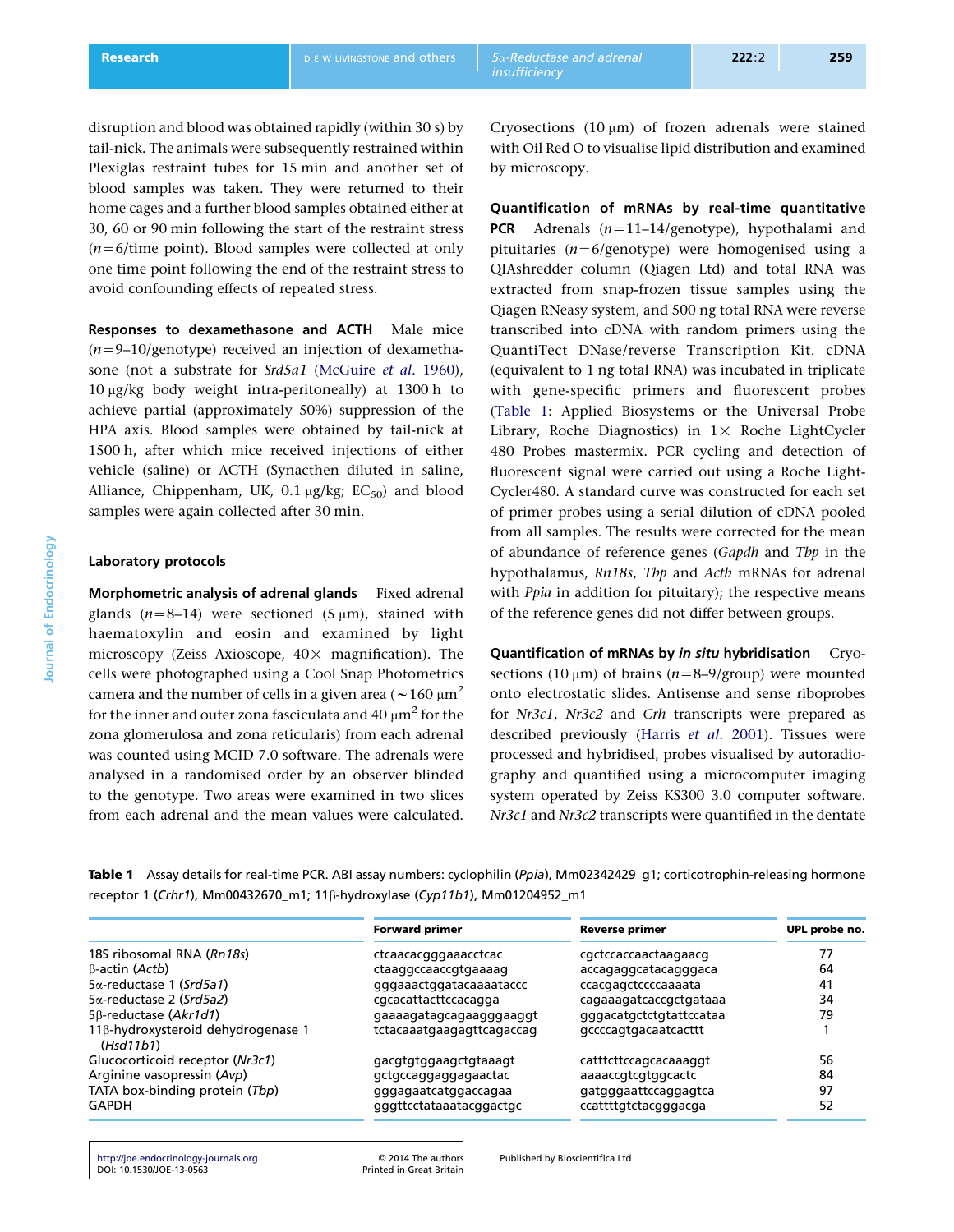gyrus (DG), CA1, CA2, CA3 and CA4 regions of the hippocampus and Crh transcripts in the paraventricular nucleus of the hypothalamus PVN, by counting of the number of silver grains in each region by a blinded observer, reporting the mean counts from six randomly selected areas (radius $=43 \mu m$ ) minus background count.

Biochemical assays Velocities of hepatic Akr1d1 and Hsd11b1 were quantified in tissue homogenates as reported previously [\(Livingstone](#page-10-0) et al. 2009). Plasma corticosterone was measured by an in-house RIA, without significant cross-reactivity with dexamethasone ([Holmes](#page-10-0) et al[. 1995\)](#page-10-0), and ACTH by RIA (MP Biomedical, California, CA, USA).

To quantify tissue corticosterone, liver (approximately 300 mg) was homogenised (3 ml, 7:2 methanol: water) and enriched with 125 ng epi-cortisol as internal standard. The homogenates were shaken (15 min) and centrifuged (3200  $\boldsymbol{g}$ , 45 min at 4 °C), the supernatant was reduced to dryness under oxygen-free nitrogen (OFN, 60 °C) and then dissolved in 1:1 methanol:hexane (20 ml). The methanolic layer was reduced to dryness under OFN; the residue was dissolved in water  $(400 \mu l)$ and steroids were extracted with ethyl acetate (ten volumes). Organic extracts were dried under OFN; the residue was dissolved in 30% methanol (5 ml) and then applied to Megabond columns (2 g, C18, Varian, Oxford, UK) and steroids were eluted with methanol (5 ml). The eluate was dissolved in mobile phase (methanol:water 50:50 containing 0.1% formic acid) and steroids were analysed by liquid chromatography tandem mass spectrometry using a Surveyor pump and TSQ Quantum Discovery triple quadropole mass spectrometer (Thermo Electron, Hemel Hempstead, UK). Steroids were separated using a Kinetex PFP column ( $100\times3$  mm,  $2.6$  µm,  $15$  °C; Phenomenex, Macclesfield, UK) using gradient elution; initial conditions of methanol:water 50:50, each with 0.1% formic acid, were maintained for 1 min and then programmed to achieve 35:65 (1–2.5 min), 30:70 (2.5–6 min) and 10:90 (6–6.5 min). The mass spectrometer was operated in a positive electrospray ionisation mode with selected reactions monitoring (transition, collision energy, tube lens: corticosterone;  $m/z$  347 $\rightarrow$ 121, 27 V, 103 V epi-cortisol  $m/z$  363 $\rightarrow$ 121, 30 V, 95 V). The peak areas were integrated using Xcalibur software (Thermo Electron) and corticosterone was quantified as a proportion of epi-cortisol as internal standard against a calibration curve. The limit of detection was less than 1 ng corticosterone. Corticosterone concentrations are presented corrected for total tissue weight. For brain steroid measurement, half brains (sagitally sectioned) were homogenised in 1 ml ethyl acetate: ethanol  $(1:1 \text{ v/v})$ , the homogenate was dripped into 10 ml ice-cold ethanol:acetic acid:water (95:3:2 v/v) and incubated at  $-20$  °C overnight. The samples were then processed in the same way as for liver homogenates.

### Statistical analysis

Data are mean $\pm$ s.E.M. and were compared by Student's t-test or repeated measure ANOVA with Fisher's post hoc test as appropriate. Area under the curve was calculated using Kinetica software (Thermo Electron).  $P < 0.05$  was considered statistically significant.

### Results

# Srd5a1-KO mice have decreased clearance of corticosterone

Clearance of corticosterone was slower in Srd5a1-KO mice compared with WT mice  $(3.42\pm0.61$  vs  $30.15\pm$ 11.75 ml/min;  $P < 0.05$ ), demonstrated by higher circulating corticosterone concentrations after both an acute bolus [\(Fig. 1](#page-5-0)A) and chronic infusion ([Fig. 1B](#page-5-0)) of corticosterone in adrenalectomised mice. Residual corticosterone was detectable in adrenalectomised mice, but the levels were not different between genotypes. Slower clearance was also reflected in higher liver ([Fig. 1](#page-5-0)C) and brain ([Fig. 1D](#page-5-0)) corticosterone concentrations in Srd5a1-KO mice following chronic corticosterone infusion. The velocities of hepatic Hsd11b1 and Akr1d1 were not different between *Srd5a1*-KO and WT mice  $(11.7 \pm 0.8 \text{ vs } 13.4 \pm 0.5 \text{ nmol/mg})$ per h,  $244 \pm 22$  vs  $299 \pm 32$  pmol/mg per h, respectively), and this was also reflected in the abundances of the transcript for Hsd11b1  $(0.86 \pm 0.16 \text{ vs } 1.05 \pm 0.11)$ , although mRNA encoding Akr1d1 was present at lower levels in *Srd5a1*-KO mice than in WT controls  $(0.54\pm0.03$ vs  $0.90 \pm 0.15$ ;  $P = 0.04$ ).

# Resting plasma corticosterone levels are maintained in intact Srd5a1-KO mice

There were no differences between Srd5a1-KO and WT mice in basal (unstressed) circulating corticosterone at the diurnal nadir [\(Fig. 2A](#page-6-0)). Intact Srd5a1-KO mice adapted appropriately to corticosterone infused at sub-physiological replacement dose, maintaining the same total circulating corticosterone concentrations as WT mice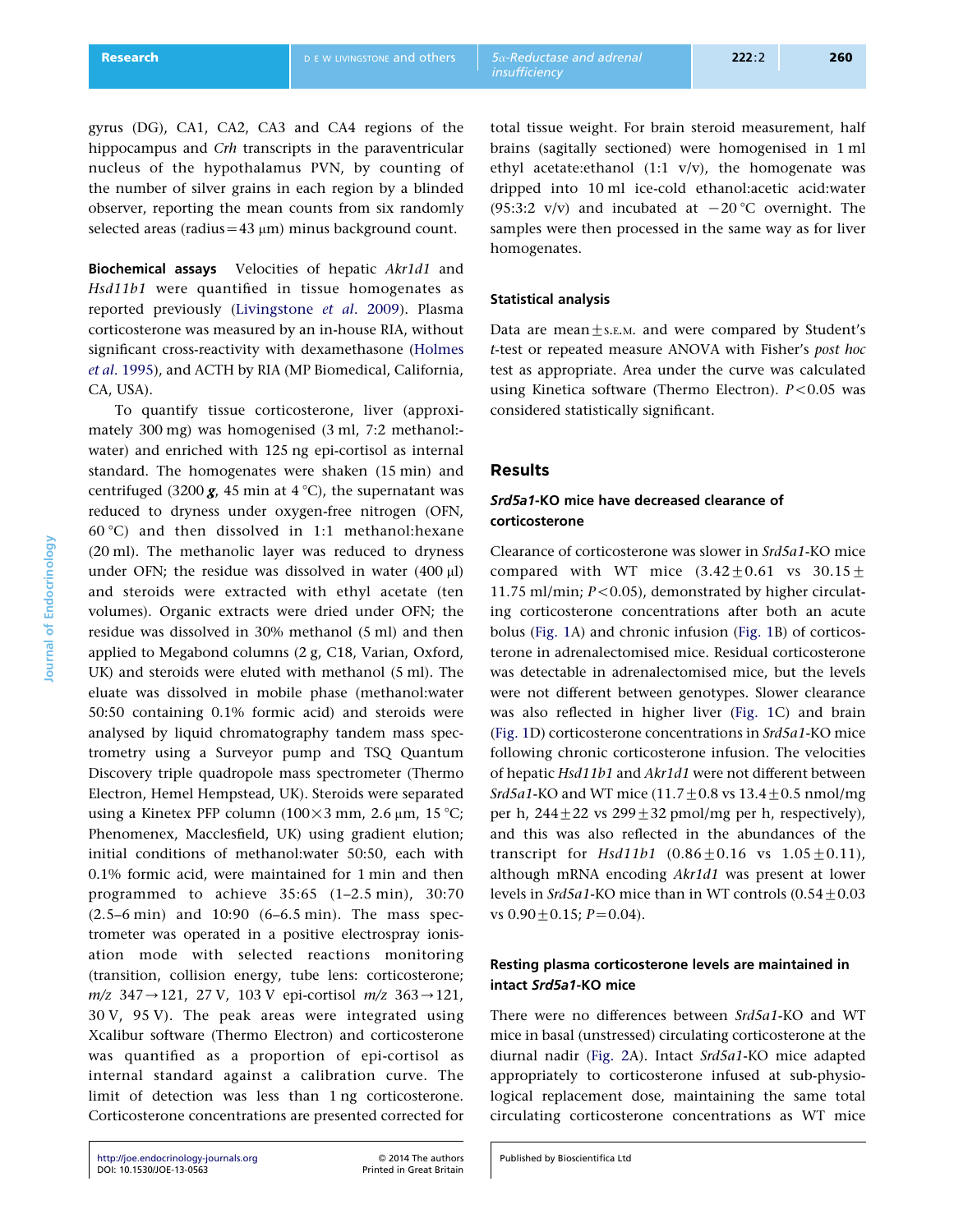<span id="page-5-0"></span>

#### Figure 1

Clearance of corticosterone in Srd5a1-KO and WT mice. Plasma corticosterone concentrations following (A) corticosterone bolus injection and (B) chronic infusion were higher in adrenalectomised mice deficient in 5a-reductase 1 (KO, open circles/white bars) than in WT mice

([Fig. 2B](#page-6-0)). The ACTH level measured in trunk blood was not different between  $Srd5a1$ -KO and WT mice (208.4  $\pm$  49.4 vs  $125.5 \pm 24.3$  pg/ml;  $P=0.13$ ,  $n=17-18$ ).

Weights of the adrenal and thymus glands were not different between genotypes (Table 2). Gross morphometric examination of the adrenal glands did not reveal any differences ([Fig. 3A](#page-7-0) and B). Neither the number of cells per unit area ([Fig. 3C](#page-7-0), D, E, F, G, H, and K), the distribution of lipid by Oil Red O staining ([Fig. 3](#page-7-0)I and J), nor the abundance of adrenal mRNA encoding Cyp11b1 (0.46 $\pm$ 0.05 vs  $0.43\pm0.05$ ) differed between genotypes.

# 5aR1-KO mice exhibit 'relative adrenal insufficiency' during stimulation by stress or ACTH

Corticosterone levels were suppressed to a similar degree in response to a sub-maximal dose of dexamethasone [\(Fig. 4A](#page-8-0)). Following exogenous ACTH administration, the increase in plasma corticosterone concentrations was attenuated in Srd5a1-KO mice compared with WT [\(Fig. 4](#page-8-0)A). Circulating corticosterone levels were lower in Srd5a1-KO than in WT mice, in response to both minor stress (cage disturbance and handling; [Fig. 4](#page-8-0)B) and after restraint stress ([Fig. 4C](#page-8-0); area under the curve for plasma corticosterone  $(10.3 \pm 2.2 \text{ vs }$  $18.0 \pm 2.0 \mu M \cdot min$ ,  $P = 0.003$ ).

Table 2 Characteristics of Srd5a1-KO and WT mice. Data are mean $\pm$ s.e.m. n=12–16/group

|                                   | wт            | $5\alpha$ R1-KO |
|-----------------------------------|---------------|-----------------|
| Body weight (g)                   | $26.3 + 0.85$ | $27.0 + 0.76$   |
| Adrenal weight (mg)               | $2.2 + 0.08$  | $2.1 + 0.09$    |
| Adrenal weight/body weight (mg/g) | $0.17 + 0.01$ | $0.16 + 0.01$   |
| Thymus weight (mg)                | $40.4 + 3.3$  | $39.2 + 3.5$    |

Srd5a1-KO, 5a-reductase 1 knockout.

(WT, black squares/bars). Amounts of corticosterone in (C) liver and (D) brain were higher in KO than in WT mice following chronic infusion of corticosterone. \* P<0.05 versus WT.

# The molecular control of the HPA axis compensates for altered corticosterone clearance in Srd5a1-KO mice

Pituitary and brain transcript abundances are shown in [Fig. 5.](#page-8-0) In Srd5a1-KO mice, glucocorticoid receptor (Nr3c1) transcripts were more abundant in the pituitary and hypothalamus but not in any regions of the hippocampus (Fig. 5A, C, and D). Mineralocorticoid receptor (Nr3c2) transcripts in the hippocampus were also unaffected by genotype ([Fig. 5E](#page-8-0)). Corticotrophin-releasing hormone receptor 1 (Crh-r1) transcript abundance in pituitary was not different between genotypes ([Fig. 5A](#page-8-0)); however, Crh mRNA in the PVN [\(Fig. 5](#page-8-0)B) and arginine-vasopressin  $(Avp; Fig. 5C)$  $(Avp; Fig. 5C)$  $(Avp; Fig. 5C)$  mRNAs in the hypothalamus were both lower in abundance in 5aR1-KO than in WT mice. Representative images of the *in situ* analysis are shown in [Supplementary Figure 1,](http://joe.endocrinology-journals.org/cgi/content/full/JOE-13-0563/DC1) see section on [supplementary data](#page-9-0) given at the end of this article.

# **Discussion**

These data confirm that the enzyme Srd5a1 contributes in large part to glucocorticoid clearance in mice, and that its targeted disruption is sufficient to induce a phenotype analogous to 'relative adrenal insufficiency' in patients with impaired cortisol clearance. Although baseline plasma ACTH and corticosterone are normal, mice lacking Srd5a1 exhibit not only impaired corticosterone responses to ACTH but also impaired responses to mildly and moderately stressful stimuli. Moreover, this occurred in the absence of any demonstrable primary histological abnormality in the adrenal glands and was associated with alterations in neuroendocrine signalling pathways in the hypothalamus and pituitary that are most readily explained by enhanced negative feedback by corticosterone resulting from its impaired peripheral clearance and causing a compensatory downregulation of the HPA axis.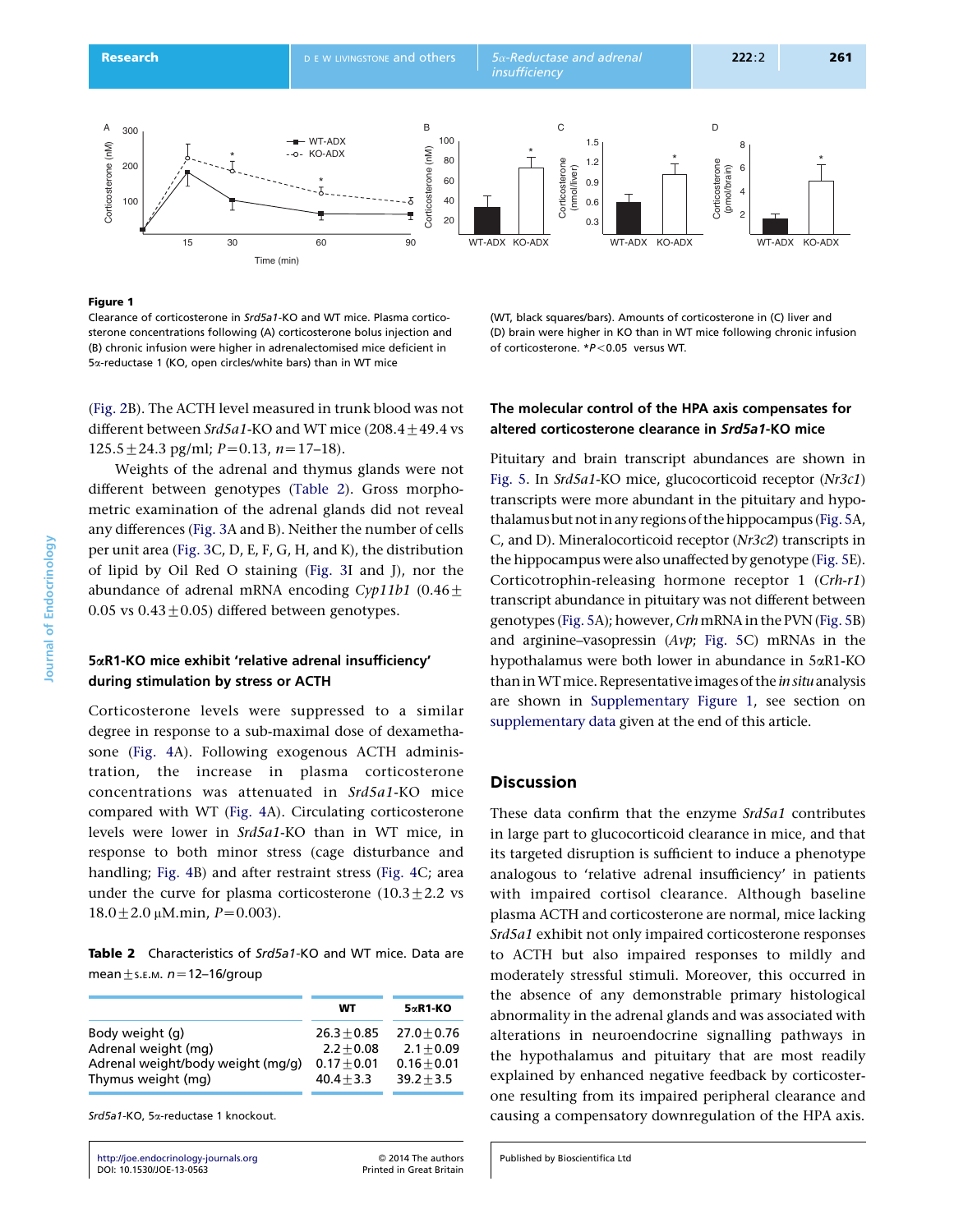<span id="page-6-0"></span>

#### Figure 2

Plasma corticosterone in Srd5a1-KO and WT mice. Basal plasma corticosterone concentrations were the same in (A) unstressed mice of both genotypes and (B) after chronic infusion of corticosterone.  $n=6-8/q$ roup per treatment compared by Student's t-tests. WT (white bars); KO, Srd5a1-deficient mice (black bars).

Srd5a1 is present in high abundance in murine liver, similar to the situation in humans, and therefore deficiency at this site predicts impaired peripheral metabolism, as observed in the experiment involving chronic infustion of corticosterone. However 5a-reductases are expressed also in brain ([Lephart 1993a\)](#page-10-0), specifically in the hypothalamus ([Thigpen](#page-10-0) et al. 1993, Lund et al[. 2006](#page-10-0)) (where Srd5a1 is more abundant than Srd5a2 ([Lephart 1993b\)](#page-10-0)) and to a lesser extent in pituitary (Lephart 1993b). Deficiency or inhibition of  $5\alpha R1$ at these sites may attenuate local inactivation of glucocorticoids, and thereby enhance negative feedback suppression of the HPA axis independently of the altered peripheral clearance. Following chronic infusion of corticosterone, we did not find a disproportionate elevation in brain corticosterone levels in Srd5a1-KO mice; the elevation in brain corticosterone levels was of a similar magnitude to the higher plasma corticosterone levels in Srd5a1-KO mice. Furthermore, the observation that plasma ACTH in unstressed animals is not suppressed by 5aR1 deficiency indicates that the primary driver for altered HPA axis function lies in altered peripheral corticosterone clearance rather than failure of corticosterone inactivation in the brain.

The modulatory role of ligand concentrations on glucocorticoid and mineralocorticoid receptors (Nr3c1 and Nr3c2) at feedback sites within the HPA axis has been studied in other rodent models. In the extreme scenario of adrenalectomy, mice have dramatically higher ACTH levels, along with greater Nr3c1 abundance at feedback sites [\(Han](#page-9-0) et al[. 2007\)](#page-9-0), the receptor apparently auto-regulating in response to absence of ligand [\(Herman & Spencer 1998](#page-9-0), [Ing](#page-10-0) [2005\)](#page-10-0). The converse is true with chronic stress associated with elevated glucocorticoids, suppressing GR levels in the PVN but not in the hippocampus ([Makino](#page-10-0) et al. 1995).

However, in models of more subtle modulation of ligand, e.g. in mice with increased peripheral clearance induced by Hsd11b1 deficiency, changes in Nr3c1 expression may not auto-regulate in the same manner. On a 129/MF1 genetic background, mice lacking Hsd11b1 develop a greater degree of adrenal hypertrophy (approximately 70%) [\(Harris](#page-9-0) et al. [2001\)](#page-9-0) than on a C57BL/6 background (approximately 20%) ([Carter](#page-9-0) *et al.* 2009). This appears to be attributable to  $C57BL/6$ mice being better able than 129/MF1 mice to upregulate Nr3c1 at central feedback sites, contributing to resetting of the HPA axis [\(Carter](#page-9-0) et al. 2009). Specifically, in the mixed strain 129/MF1 Hsd11b1-deficient mice with more pronounced HPA abnormalities, exaggerated peripheral glucocorticoid clearance was accompanied by suppressed Nr3c1 expression in the PVN. Against this background, our findings are consistent with impaired peripheral glucocorticoid metabolism in Srd5a1-KO mice bred on a mixed genetic background (comprising C57Bl6/SvEv/129), with an upregulation of Nr3c1 transcript in central feedback sites ([Mahendroo](#page-10-0) et al. 1997). Increased Nr3c1 action may be associated with downregulation of transcription of Crh ([Malkoski & Dorin 1999\)](#page-10-0) and Avp (Burke et al[. 1997](#page-9-0)) mRNAs in the hypothalamus, together mediating a compensatory downregulation of stress-induced ACTH secretion. Similar downregulation of hypothalamic Crh transcripts has been demonstrated *in vivo* in mice with increased gene dosage of Nr3c1 ([Reichardt](#page-10-0) et al. 2000). However, any change in Nr3c1-mediated signalling with manipulation of Srd5a1 appears too subtle to be detected by dexamethasone suppression testing in mice. Furthermore, basal circulating corticosterone levels were unaltered by disruption of Srd5a1, and intact mice adapted appropriately to the infusion of low physiological levels of glucocorticoid. Overall these data indicate that a centrally driven primary abnormality of the HPA axis causing relative adrenal insufficiency is unlikely and that the phenotype is most probably driven by impaired peripheral metabolic clearance of corticosterone.

Although our investigations focused on glucocorticoids, 5a-reductases also metabolise a wide range of other steroid hormones, some of which may have important effects on the CNS. Androgens can repress CRH (Bao [et al](#page-9-0). [2006](#page-9-0)), but lack of the most potent androgen  $5\alpha$ -dihydrotestosterone (DHT) would predict a more, rather than less, dynamic HPA axis with deficiency of Srd5a1. Reduction of testosterone to DHT by Srd5a1 is also thought to regulate the feedback responses of GNRH neurons to androgens ([Tobyn & Canny 1998\)](#page-10-0), which we did not investigate here. 5a-Reduced neurosteroids (e.g. allopregnanolone) have been implicated in the attenuation of behavioural responses to anxiety, acting

<http://joe.endocrinology-journals.org> [DOI: 10.1530/JOE-13-0563](http://dx.doi.org/10.1530/JOE-13-0563)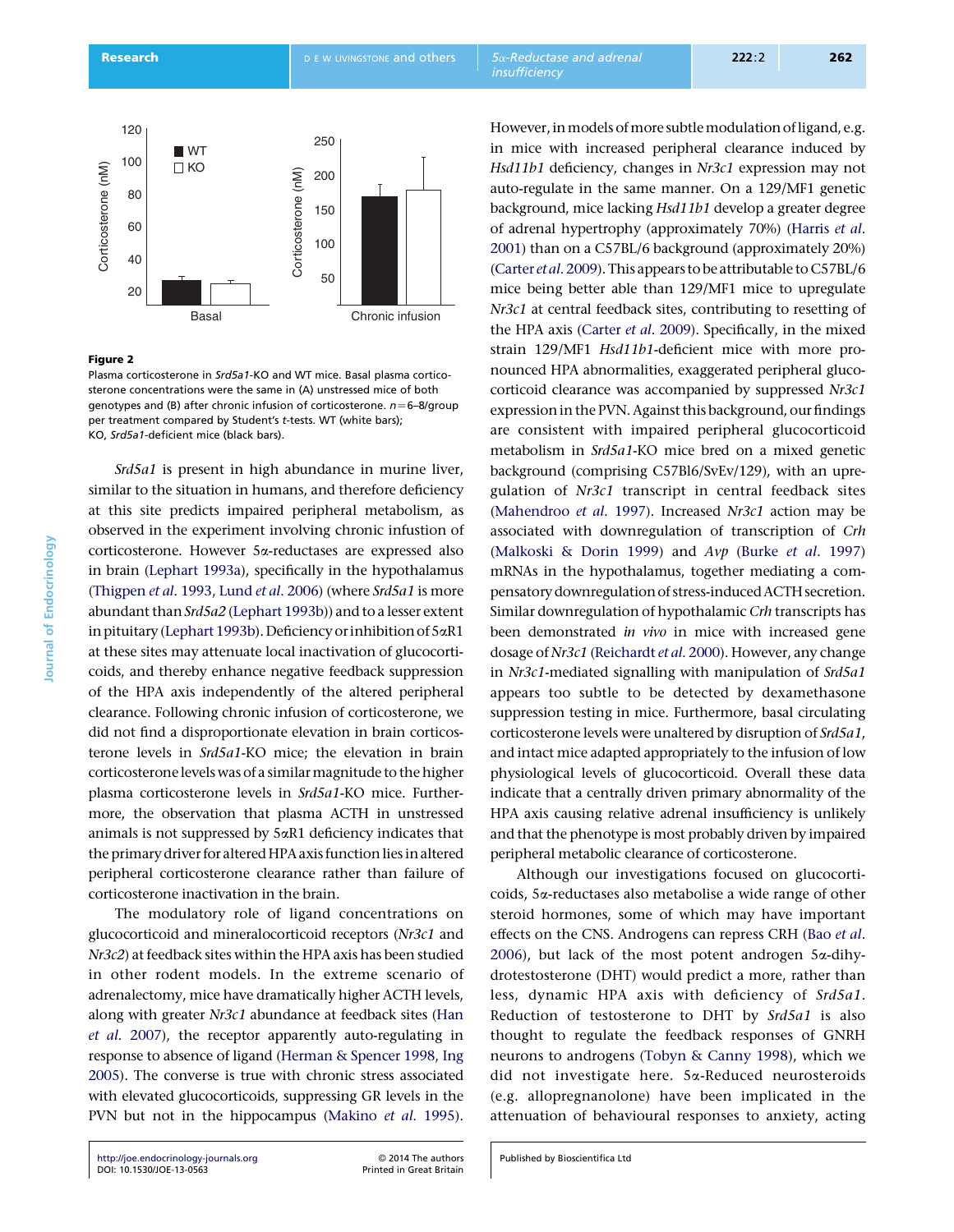<span id="page-7-0"></span>



# **Journal of Endocrinology** Journal of Endocrinology

### Figure 3

Morphological analysis of adrenal glands from WT and 5aR1-KO mice. Representative sections (5  $\mu$ m) of adrenal glands stained with haematoxylin and eosin. Gross histological (10 $\times$  magnification) differences between (A) WT mice and (B) those deficient in 5a-reductase 1 (KO) were not observed. Individual zones are shown at higher magnification (40 $\times$ ): (C and F) zona glomerulosa; (D and G) zona fasciculata and (E and H) zona reticularis in WT and KO mice respectively. Panels I (WT) and J (KO) show representative sections (5  $\mu$ m) of frozen adrenal glands stained with

via the GABA-A receptors to reduce neuronal excitability; this may impinge upon the HPA axis and attenuate stress responses, as is most apparent during late pregnancy ([Russell & Brunton 2006](#page-10-0)).

These findings may be relevant to clinical practice. It is notable that in Srd5a1-KO mice corticosterone clearance was reduced by approximately 80% compared with that of WT mice; this was attributed to changes in 5*a*-reduction as the velocities of hepatic Akr1d1 and Hsd11b1 were unaltered (despite a modest reduction in Akr1d1 mRNA). Findings in Srd5a1-KO mice were therefore rather larger in magnitude than the approximately 50% reduction in cortisol clearance we demonstrated in critically ill patients

Oil red O and photographed at 10 $\times$  magnification; differences in lipid accumulation were not observed. Panel K shows the number of cells per zone of the adrenal gland in WT (black bars) and KO (white bars) mice. Significant changes in the number of cells in any of the adrenal zones were not observed between genotypes. M, adrenal medulla; ZG, zona glomerulosa; ZF, zona fasciculata; IZF, inner zona fasciculata; OZF, outer zona fasciculata; ZR, zona reticularis.  $n=6-8$ /group per treatment.

during infusion of deuterated-cortisol [\(Boonen](#page-9-0) et al. 2013), especially considering that critically ill patients have 'extra' loss of cortisol-clearing capacity attributed to reduced activity of Akr1d1 and Hsd11b2. It may be that Srd5a1 contributes more to glucocorticoid clearance in mice than it does in humans, which is plausible as  $5\alpha$ -reductase type 1 is the only isozyme expressed in mouse liver [\(Mahendroo](#page-10-0) et al[. 1996,](#page-10-0) [1997](#page-10-0)) whereas human liver contains both 5a-reductase type 1 and type 2 ([Evans & Goa 2003\)](#page-9-0).  $\frac{3}{26}$  - 12<br>  $\frac{3}{26}$  - 13<br>  $\frac{3}{26}$  - 0.8<br>  $\frac{2}{26}$  - 0.8<br>  $\frac{2}{26}$  - 0.2<br>  $\frac{2}{26}$  - 0.2<br>  $\frac{2}{26}$  - 0.2<br>  $\frac{2}{26}$  - 0.2<br>  $\frac{2}{26}$  - 0.2<br>  $\frac{2}{26}$  - 0.2<br>  $\frac{2}{26}$  - 0.2<br>  $\frac{2}{26}$  - 0.2<br>  $\frac{2}{2$ 

These data indicate that there may be a risk of inadequate cortisol responses to stress in men taking 5a-reductase inhibitors for prostatic disease, particularly when the dual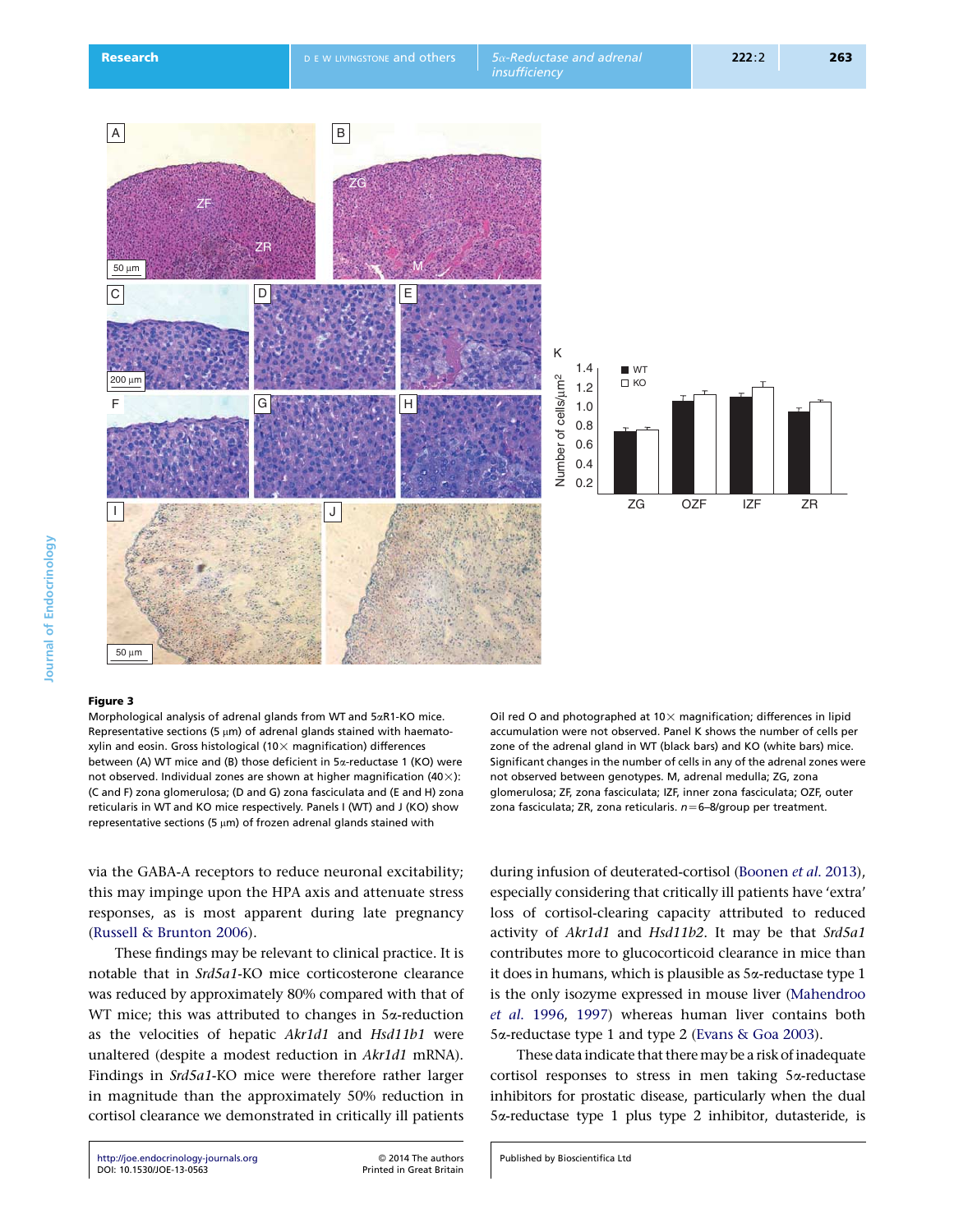<span id="page-8-0"></span>**Research EXECUTE:** DE W LIVINGSTONE and others  $S_{\alpha}$ -Reductase and adrenal

15

\*

400

 $200$ 

600



#### Figure 4

Dynamic responses of the hypothalamic–pituitary–adrenal axis to stimulation and suppression. (A) Circulating concentrations of corticosterone were not different between mice deficient in Srd5a1 (KO, open circles/white bars) and WT mice (WT, black squares/bars), following partial suppression of the hypothalamic–pituitary–adrenal axis with dexamethasone, but the corticosterone response to ACTH stimulation was attenuated in KO mice compared with WT (by two-way ANOVA,  $P < 0.01$  for effect of ACTH and  $P < 0.05$  for effect of genotype). (B) Circulating corticosterone

levels were lower in KO mice following mild handling stress than in WT mice. (C) The increase in corticosterone in response to 15 min acute restraint stress (indicated by dark bar on graph) was attenuated in KO mice (open circles) compared with WT mice (black squares) ( $n=12-18/g$ enotype at  $t=0$  and 15 and  $n=6$  at other time points; P < 0.01 for change with time and  $P < 0.05$  for genotype effect by repeated measures ANOVA). Unless stated,  $n=6-8$ /group per treatment. \* $P$ <0.05 vs WT.

30 60 90

- WT  $-0 - K0$ 

-8

Time (min)

prescribed in preference to the selective type 2 inhibitor, finasteride. Previous investigations following inhibition of 5a-reductases in humans indicate that women, who are sometimes treated with finasteride for hirsutism, do exhibit changes in the HPA axis [\(Fruzzetti](#page-9-0) et al. 1994), at least for a short-term period, with decreased basal plasma cortisol and an impaired cortisol response to exogenous ACTH. However, studies in men have shown no change in basal cortisol ([Rittmaster](#page-10-0) et al. 1994, Lewis et al[. 1997](#page-10-0), [Uygur](#page-10-0) et al. 1998) or in response to high dose ACTH ([Rittmaster](#page-10-0) et al. 1994),

although a lower, potentially more discriminatory dose has not been tested. Administration of 5a-reductase inhibitors to men suppresseses daily total glucocorticoid production rates by approximately 20% ([Upreti](#page-10-0) et al. 2014), but the proportion of cortisol excreted in urine as 5a-reduced metabolites is substantially higher in women than in men ([Andrew](#page-9-0) et al. [1998](#page-9-0)), consistent with  $5\alpha$ -reductases making a greater contribution to clearance of cortisol. In women, this may be attributable to Srd5a2 rather than Srd5a1 in liver, because effects on the HPA axis consistent with altered cortisol



#### Figure 5

Transcript abundances of genes regulating the hypothalamic–pituitary– adrenal axis. (A) In pituitary, abundance of transcripts for glucocorticoid receptor (GR) but not corticotrophin releasing hormone receptor 1 (Crhr1) was higher in mice deficient in Srd5a1 (KO; black bars) compared with WT controls (WT; white bars). In the paraventricular nucleus of the hypothalamus, the transcripts of (B) Crh and (C) arginine–vasopressin (Avp) were

lower in KO mice compared with WT, while Nr3c1 transcript was higher. In the CA1, CA2, CA3, CA4 regions or dentate gyrus (DG) of the hippocampus, differences were not observed between genotypes in abundances of transcripts of (D) Nr3c1 or (E) mineralocorticoid receptors (Nr3c2). Data are mean $\pm$ s.E.M., HK, housekeeping genes;  $n=6-9$ /group. \* $P < 0.05$  vs WT.

<http://joe.endocrinology-journals.org> [DOI: 10.1530/JOE-13-0563](http://dx.doi.org/10.1530/JOE-13-0563)

 2014 The authors Printed in Great Britain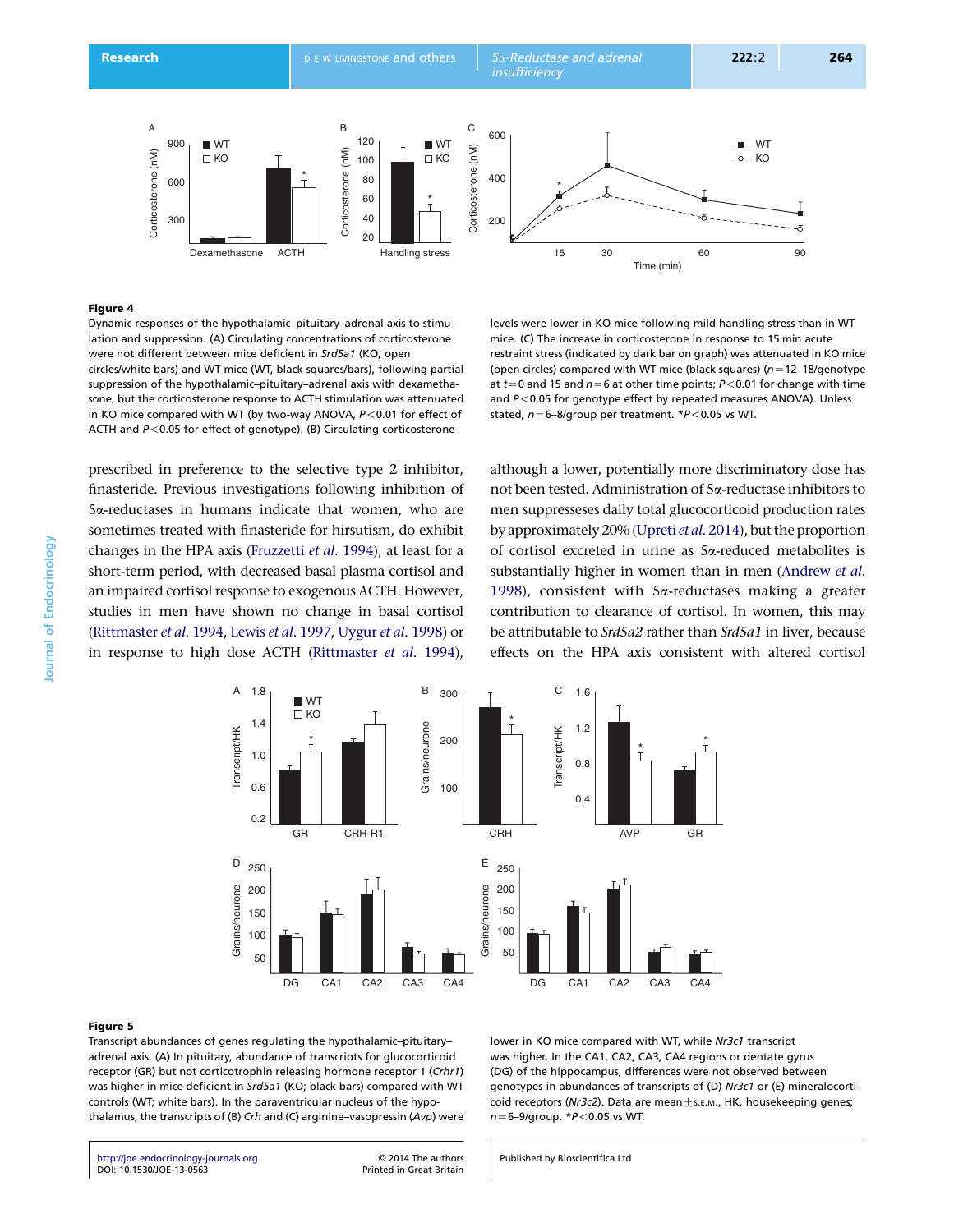<span id="page-9-0"></span>clearance were observed with the selective type 2 inhibitor finasteride (Fruzzetti et al. 1994). Thus, women may be more susceptible than men to 'relative adrenal insufficiency' if given a 5a-reductase inhibitor.

In conclusion, our findings emphasise that peripheral steroid metabolism has potentially potent effects on the HPA axis. In mice with life-long deficiency of Srd5a1, adrenal responsiveness to stress is substantially impaired. This may have implications for individuals receiving 5a-reductase inhibitors chronically, and particularly for women in whom the 5a-reductase pathway of cortisol metabolism is thought to be of greater significance than in men. Our data confirm the hypothesis that 'relative adrenal insufficiency' can result from impaired glucocorticoid clearance, which appears to be relevant in many clinical scenarios, including hepatic failure and critical illness.

#### Supplementary data

This is linked to the online version of the paper at [http://dx.doi.org/10.1530/](http://dx.doi.org/10.1530/JOE-13-0563) [JOE-13-0563](http://dx.doi.org/10.1530/JOE-13-0563).

#### Declaration of interest

The authors declare that there is no conflict of interest that could be perceived as prejudicing the impartiality of the research reported.

#### Funding

Journal of Endocrinology

**Journal of Endocrinology** 

This work was supported by the Wellcome Trust (072217/Z/03/Z), the British Heart Foundation (FS/08/065), Medical Research Council (MRC)-Hutchison Whampoa Dorothy Hodgkin (C Y) and Carnegie Trust and Samuel Leonard Travelling Fellowships (R A).

#### Author contribution statement

The authors have made the following declarations about their contributions: D E W L designed and performed experiments, analysed and interpreted data and prepared the manuscript; E M D, C Y, L E C, J A M, M K and K A H, performed experiments and analysed and interpreted data; C J K, B R W, R A analysed and interpreted data and prepared the manuscript.

#### Acknowledgements

The authors express their gratefulness to Dr Mala Mahendroo for her advice and support. They thank Carolynn Cairns, Karen French, Rachel McDonnell, Sanjay Kothiya and Jill Harrison for excellent technical support, and the Genetic Screening and Intervention Technologies, University of Edinburgh for rederivation services.

## References

Andrew R, Phillips DIW & Walker BR 1998 Obesity and gender influence cortisol secretion and metabolism in man. Journal of Clinical Endocrinology and Metabolism 83 1806–1809. ([doi:10.1210/jcem.83.5.4951\)](http://dx.doi.org/10.1210/jcem.83.5.4951) Annane D, Sebille V, Charpentier C, Bollaert P-E, Francois B, Korach J-M, Capellier G, Chen Y, Azoulay E, Troche G et al. 2002 Effect of treatment with low doses of hydrocortisone and fludrocortisone on mortality in patients with septic shock. Journal of the American Medical Association 288 862–871. ([doi:10.1001/jama.288.7.862](http://dx.doi.org/10.1001/jama.288.7.862))

Bao AM, Fischer DF, Wu YH, Balesar R, Unmehopa UA, Zhou JN & Swaab DF 2006 A direct androgenic involvement in the expression of human corticotropin-releasing hormone. Molecular Psychiatry 11 567–576. [\(doi:10.1038/sj.mp.4001800](http://dx.doi.org/10.1038/sj.mp.4001800))

Boonen E, Vervenne H, Meersseman P, Andrew R, Mortier L, Declercq PE, Vanwijngaeden Y-M, Spriet I, Wouters PJ, Vader Perre S et al. 2013 Reduced cortisol metabolism during critical illness. New England Journal of Medicine 368 1477–1488. ([doi:10.1056/NEJMoa1214969\)](http://dx.doi.org/10.1056/NEJMoa1214969)

Burke ZD, Ho MY, Morgan H, Smith M, Murphy D & Carter D 1997 Repression of vasopressin gene expression by glucocorticoids in transgenic mice: evidence of a direct mechanism mediated by proximal 5*<sup>0</sup>* flanking sequence. Neuroscience 78 1177–1185. ([doi:10.1016/S0306-](http://dx.doi.org/10.1016/S0306-4522(96)00603-3) [4522\(96\)00603-3\)](http://dx.doi.org/10.1016/S0306-4522(96)00603-3)

Carter RN, Paterson JM, Tworowska U, Stenvers DJ, Mullins JJ, Seckl JR & Holmes MC 2009 Hypothalamic–pituitary–adrenal axis abnormalities in response to deletion of 11ß-HSD1 is strain-dependent. Journal of Neuroscience 21 879–887. [\(doi:10.1111/j.1365-2826.2009.01899.x](http://dx.doi.org/10.1111/j.1365-2826.2009.01899.x))

Cooper MS & Stewart PM 2009 11ß-hydroxysteroid dehydrogenase type 1 and its role in the hypothalamus–pituitary–adrenal axis, metabolic syndrome, and inflammation. Journal of Clinical Endocrinology and Metabolism 94 4645–4654. [\(doi:10.1210/jc.2009-1412](http://dx.doi.org/10.1210/jc.2009-1412))

Draper N, Walker EA, Bujalska IJ, Tomlinson JW, Chalder SM, Arlt W, Lavery GG, Bedendo O, Ray DW, Laing I et al. 2003 Mutations in the genes encoding 11b-hydroxysteroid dehydrogenase type 1 and hexose-6-phosphate dehydrogenase interact to cause cortisone reductase deficiency. Nature Genetics 34 434–439. ([doi:10.1038/ng1214\)](http://dx.doi.org/10.1038/ng1214)

Evans HC & Goa KL 2003 Dutasteride. Drugs & Aging 20 905–916. [\(doi:10.2165/00002512-200320120-00005](http://dx.doi.org/10.2165/00002512-200320120-00005))

Fassnacht M, Schlenz N, Schneider SB, Wudy SA, Allolio B & Arlt W 2003 Beyond adrenal and ovarian androgen generation: increased peripheral 5a-reductase activity in women with polycystic ovary syndrome. Journal of Clinical Endocrinology and Metabolism 88 2760–2766. [\(doi:10.1210/jc.2002-021875](http://dx.doi.org/10.1210/jc.2002-021875))

Fernandez J, Escorell A, Zabalza M, Felipe V, Navasa M, Mas A, Lacy AM, Gines P & Arroyo V 2006 Adrenal insufficiency in patients with cirrhosis and septic shock. Hepatology 44 1288–1295. ([doi:10.1002/hep.](http://dx.doi.org/10.1002/hep.21352) [21352\)](http://dx.doi.org/10.1002/hep.21352)

Frey FJ 2006 Impaired 11b-hydroxysteroid dehydrogenase contributes to renal sodium avidity in cirrhosis: hypothesis or fact? Hepatology 44 795–801. ([doi:10.1002/hep.21381](http://dx.doi.org/10.1002/hep.21381))

Fruzzetti F, de Lorenzo D, Parrini D & Ricci C 1994 Effects of finasteride, a 5a-reductase inhibitor, on circulating androgens and gonadotropin secretion in hirsute women. Journal of Clinical Endocrinology and Metabolism 79 831–835. [\(doi:10.1210/jcem.79.3.8077369](http://dx.doi.org/10.1210/jcem.79.3.8077369))

Han F, Ozawz H, Matsude K-I, Lu H, de Kloet ER & Kawata M 2007 Changes in the expression of corticotrophin-releasing hormone, mineralocorticoid receptor and glucocorticoid receptor mRNAs in the hypothalamic paraventricular nucleus induced by fornix transection and adrenalectomy. Journal of Neuroendocrinology 19 229-238. ([doi:10.1111/j.1365-](http://dx.doi.org/10.1111/j.1365-2826.2006.01519.x) [2826.2006.01519.x\)](http://dx.doi.org/10.1111/j.1365-2826.2006.01519.x)

Harris HJ, Kotelevtsev Y, Mullins JJ, Seckl JR & Holmes MC 2001 Intracellular regeneration of glucocorticoids by 11b-hydroxysteroid dehydrogenase (11b-HSD)-1 plays a key role in regulation of the hypothalamic-pituitary-adrenal axis: analysis of 11ß-HSD-1-deficient mice. Endocrinology 142 114–120. [\(doi:10.1210/endo.142.1.7887\)](http://dx.doi.org/10.1210/endo.142.1.7887)

Harry R, Auzinger G & Wendon J 2002 The clinical importance of adrenal insufficiency in acute hepatic dysfunction. Hepatology 36 395–402. [\(doi:10.1053/jhep.2002.34514\)](http://dx.doi.org/10.1053/jhep.2002.34514)

Herman JP & Spencer R 1998 Regulation of hippocampal glucocorticoid receptor gene transcription and protein expression in vivo. Journal of Neuroscience 18 7462–7473.